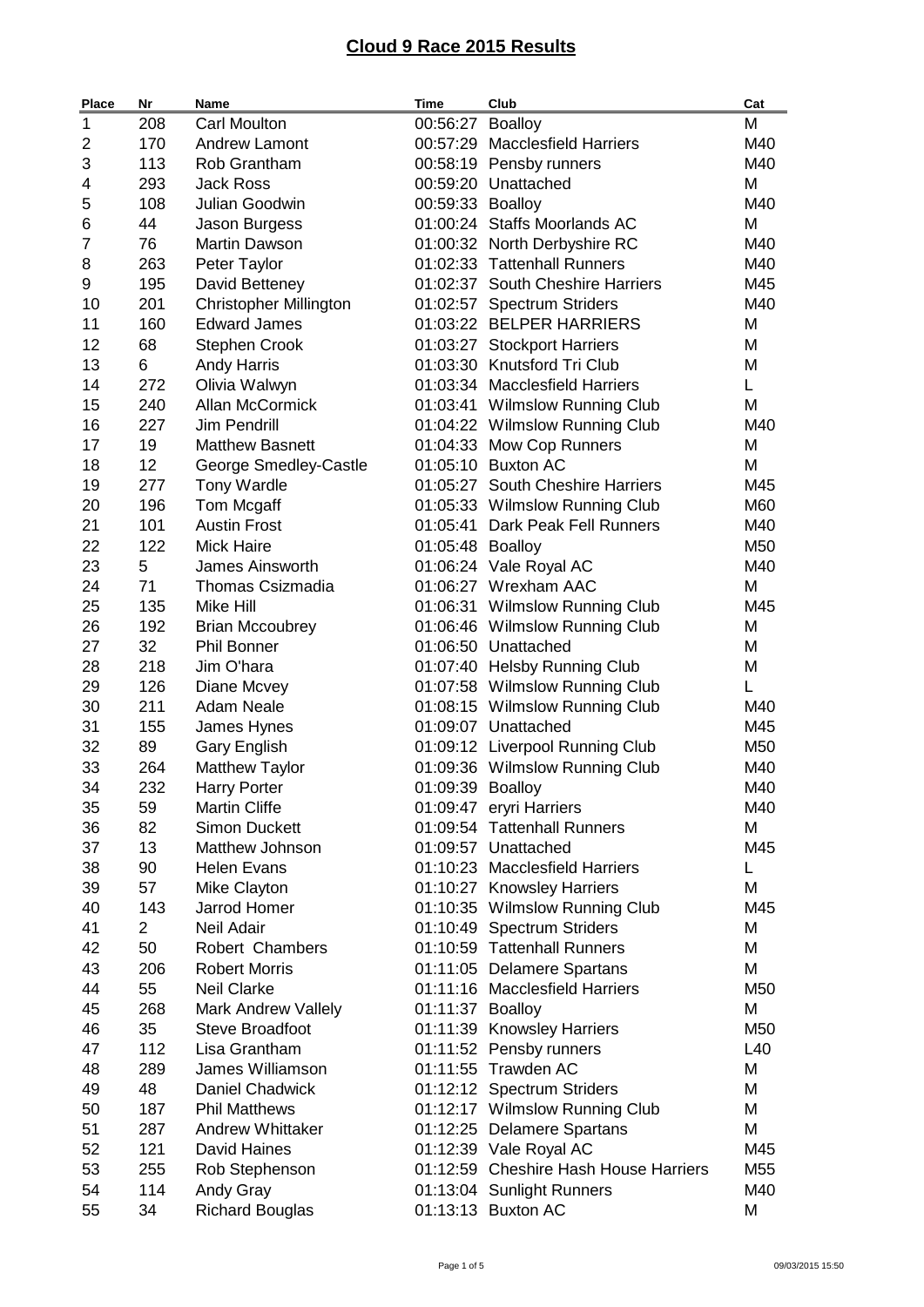| 56  | 173 | <b>Richard Lawson</b>    |                  | 01:13:26 Wilmslow Running Club        | M40             |
|-----|-----|--------------------------|------------------|---------------------------------------|-----------------|
| 57  | 184 | <b>Andrew Mainwaring</b> |                  | 01:13:37 Stockport Harriers           | M40             |
| 58  | 258 | <b>Jason Stott</b>       | 01:13:41 pennine |                                       | M45             |
| 59  | 15  | Jon Bale                 |                  | 01:13:43 Wilmslow Running Club        | M50             |
| 60  | 296 | <b>Heather Carter</b>    |                  | 01:13:48 Sandbach Striders            | L40             |
| 61  | 244 | Simon Sagar              |                  | 01:13:50 Unattached                   | M45             |
| 62  | 46  | John Stockdale           |                  | 01:13:57 Altrincham AC                | M40             |
| 63  | 84  | Amy Durrant              |                  | 01:14:02 South Cheshire Harriers      | L               |
| 64  | 103 | <b>Andy Gaskell</b>      |                  | 01:14:05 Spectrum Striders            | M45             |
| 65  | 148 | <b>Bruce Humphrey</b>    |                  | 01:14:07 Altrincham AC                | M               |
| 66  | 116 | David Green              |                  | 01:14:10 Pensby Runners               | M               |
| 67  | 269 | Luke Wakefield           |                  | 01:14:12 Unattached                   | M               |
| 68  | 174 | <b>Matthew Lewis</b>     |                  | 01:14:23 Macclesfield Harriers        | M45             |
| 69  | 81  | <b>Alison Draper</b>     |                  | 01:14:24 Spectrum Striders            | L               |
| 70  | 292 | Vic Walsh                |                  | 01:14:28 Belle Vue Racers             | M               |
| 71  | 74  | <b>Paul Steel</b>        |                  | 01:14:43 Congleton harriers           | M45             |
| 72  | 124 | Mark Halsey              |                  | 01:14:58 Buxton AC                    | M40             |
| 73  | 186 | Ross Martland            |                  | 01:15:14 Buxton AC                    | M40             |
| 74  | 119 | John Guest               |                  | 01:15:18 Trentham RC                  | M55             |
| 75  | 99  | Michelle Fox             |                  | 01:15:21 Stafford Harriers            | L               |
| 76  | 66  | <b>Roger Cotterill</b>   |                  | 01:15:32 Unattached                   | M50             |
| 77  | 274 | Anthony Ward             |                  | 01:15:56 Stockport Harriers           | M50             |
| 78  | 288 | Ian Hodkinson            |                  | 01:15:58 Stafford Harriers            | M40             |
| 79  | 220 | <b>Steve Owen</b>        |                  | 01:16:09 Spectrum Striders            | M50             |
| 80  | 131 | Louisa Harrison          |                  | 01:16:13 Wilmslow Running Club        | L40             |
| 81  | 73  | Anne-Marie Jones         |                  | 01:16:17 Altrincham AC                | L60             |
| 82  | 179 | Jane Lowe                |                  | 01:16:21 Spectrum Striders            | L45             |
| 83  | 31  | Alan Bocking             |                  | 01:16:23 Cheshire Hill Racers         | M60             |
| 84  | 239 | <b>Dominic Roberts</b>   |                  | 01:16:26 Pensby Runners               | M               |
| 85  | 115 | Stephen Green            |                  | 01:16:30 Liverpool Running Club       | M               |
| 86  | 23  | <b>Charmaine Wood</b>    |                  | 01:16:32 Congleton harriers           | Г               |
| 87  | 3   | Jeff Adams               |                  | 01:16:33 Pensby Runners               | M <sub>55</sub> |
| 88  | 261 | <b>Andrew Taylor</b>     |                  | 01:16:38 Belle Vue Racers             | M               |
| 89  | 253 | Mark Stanbridge          | 01:16:41         | <b>Macclesfield Harriers</b>          | M45             |
| 90  | 88  | Janine Ellis             |                  | 01:16:48 Wilmslow Running Club        | L45             |
| 91  | 11  | <b>Peter Bailey</b>      |                  | 01:16:52 Buxton AC                    | M50             |
| 92  | 200 | <b>William Merritt</b>   |                  | 01:16:59 Knowsley Harriers            | M50             |
| 93  | 104 | <b>Richard Hill</b>      |                  | 01:17:17 Delamere Spartans            | M50             |
| 94  | 93  | David Follett            |                  | 01:17:26 Mow Cop Runners              | M45             |
| 95  | 228 | <b>Geoff Pettengell</b>  |                  | 01:17:40 Mow Cop Runners              | M55             |
| 96  | 262 | Paul Taylor              |                  | 01:17:43 Saddleworth Runners          | M45             |
| 97  | 250 | Paul Skillings           |                  | 01:17:48 Unattached                   | M               |
| 98  | 191 | James Warburton          |                  | 01:17:55 Kirkby Milers AC             | M               |
| 99  | 30  | <b>Barry Blyth</b>       |                  | 01:17:57 Macclesfield Harriers        | M65             |
| 100 | 222 | Simon Parker             |                  | 01:18:00 Cheshire Hash House Harriers | M50             |
| 101 | 182 | <b>Guy Lambert</b>       |                  | 01:18:04 Spectrum Striders            | M               |
| 102 | 203 | Michael Moore            |                  | 01:18:11 Unattached                   | M40             |
| 103 | 125 | Nick Ham                 |                  | 01:18:22 Stockport Harriers           | M50             |
| 104 | 95  | Kenny Forster            |                  | 01:18:28 Spectrum Striders            | M55             |
| 105 | 285 | <b>Matt Rogers</b>       |                  | 01:18:38 Unattached                   | М               |
| 106 | 145 | <b>Christine Howard</b>  |                  | 01:18:59 matlock AC                   | L40             |
| 107 | 260 | Jonathan Tate            |                  | 01:19:05 South Cheshire Harriers      | M45             |
| 108 | 61  | <b>Andrew Deaville</b>   |                  | 01:19:06 South Cheshire Harriers      | M               |
| 109 | 199 | James Mcmurtry           |                  | 01:19:08 Ashbourne                    | M45             |
| 110 | 54  | <b>Andrew Clare</b>      |                  | 01:19:11 Unattached                   | M40             |
| 111 | 43  | Paul Burchell            |                  | 01:19:13 Long Eaton                   | M55             |
|     |     |                          |                  |                                       |                 |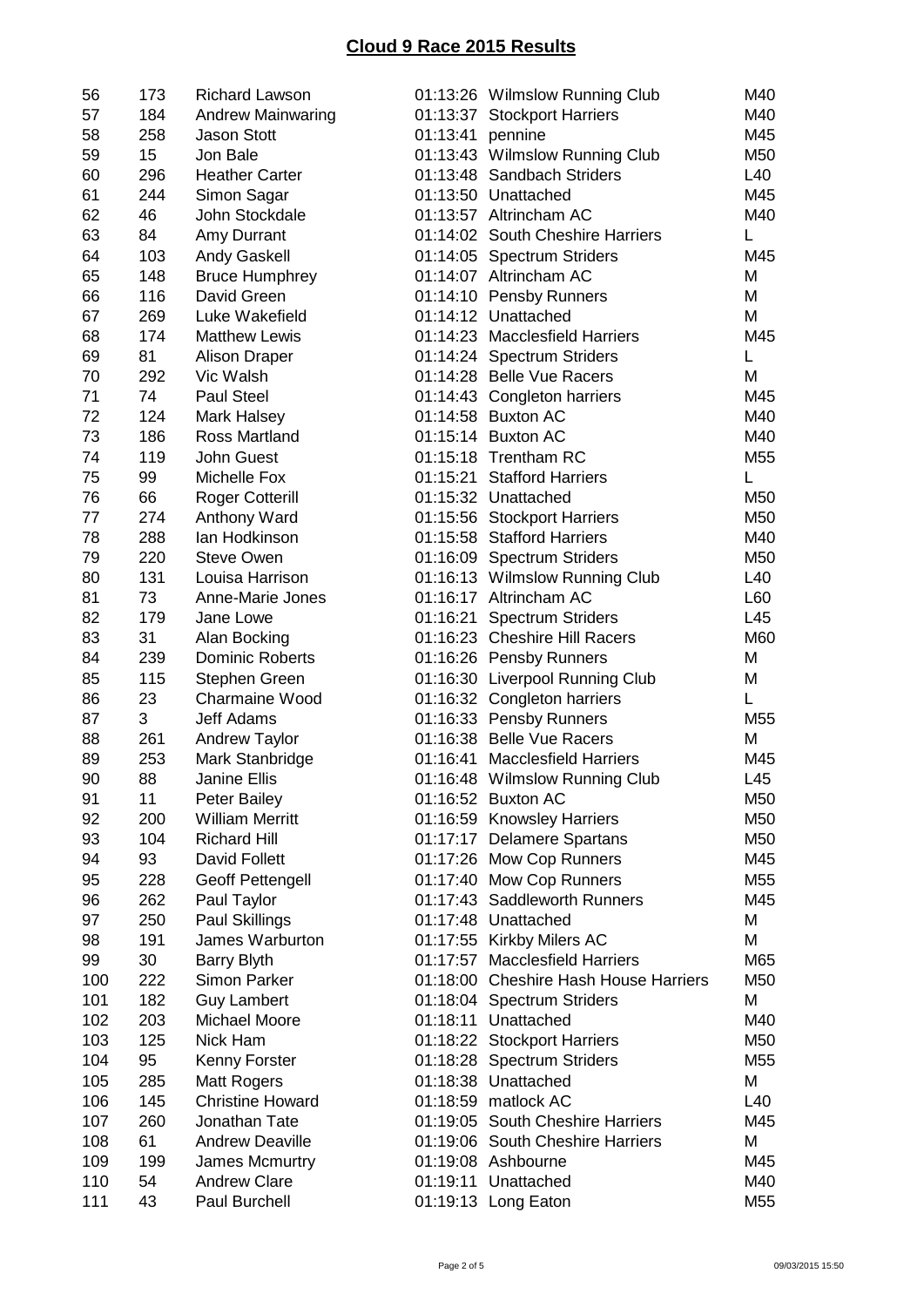| 112 | 216          | <b>Paul Norris</b>       |              | 01:19:15 Wilmslow Running Club        | M55             |
|-----|--------------|--------------------------|--------------|---------------------------------------|-----------------|
| 113 | 98           | Ali Alsaadi              |              | 01:19:29 Belle Vue Racers             | M40             |
| 114 | 189          | <b>Darren Mattocks</b>   |              | 01:19:33 Stafford Harriers            | M40             |
| 115 | 118          | Janet Grint              |              | 01:19:43 East cheshire                | L               |
| 116 | 291          | <b>Bev Ganose</b>        |              | 01:19:48 Altrincham AC                | L <sub>50</sub> |
| 117 | 36           | <b>Graham Brown</b>      |              | 01:19:56 Macclesfield Harriers        | M45             |
| 118 | 64           | Reginald Cooper          |              | 01:20:07 Unattached                   | M55             |
| 119 | 273          | Martin Ward              |              | 01:20:09 Buxton AC                    | M40             |
| 120 | 33           | Huma Rahman              |              | 01:20:10 Wilmslow Running Club        | L45             |
| 121 | 158          | Darren Jackson           |              | 01:20:14 Unattached                   | M45             |
| 122 | 80           | <b>Jason Scott</b>       |              | 01:20:27 Belle Vue Racers             | M40             |
| 123 | 20           | <b>Chris Beard</b>       |              | 01:20:29 Vale Royal AC                | M45             |
| 124 | 107          | <b>Geoff Gilbert</b>     |              | 01:20:33 Wilmslow Running Club        | M60             |
| 125 | 209          | <b>Nicky Mowat</b>       |              | 01:20:40 Wilmslow Running Club        | L55             |
| 126 | 109          | Louise Gordon            |              | 01:20:42 South Cheshire Harriers      | L40             |
| 127 | 130          | Jonathan Harper          |              | 01:20:44 Wilmslow Running Club        | M45             |
| 128 | 252          | Carolyn Stamper-clark    |              | 01:20:48 Delamere Spartans            | L               |
| 129 | 129          | Geoff Hand               |              | 01:20:50 Spectrum Striders            | M <sub>55</sub> |
| 130 | 60           | <b>Paul Clutterbuck</b>  |              | 01:20:52 Vale Royal AC                | M45             |
| 131 | 87           | <b>Suzanne Eccleston</b> |              | 01:20:54 Delamere Spartans            | L45             |
| 132 | 247          | Colin Shore              |              | 01:21:00 Unattached                   | M40             |
| 133 | 156          | Paul Jackson             |              | 01:21:23 Cheshire Hash House Harriers | M55             |
| 134 | 154          | <b>Gordon Hutchins</b>   |              | 01:21:25 Sandbach Striders            | M50             |
| 135 | 251          | <b>Vicky Smith</b>       |              | 01:21:28 Belle Vue Racers             | L               |
| 136 | 146          | Phil Howarth             |              | 01:21:38 Scarab Tri                   | M50             |
| 137 | 141          | Tim Holloway             |              | 01:21:47 Delamere Spartans            | M45             |
| 138 | 242          | <b>Steve Russell</b>     |              | 01:21:53 Wilmslow Running Club        | M55             |
| 139 | 52           | <b>Tim Charmley</b>      |              | 01:22:01 Tattenhall Runners           | M45             |
| 140 | 188          | Michelle Matthews        |              | 01:22:13 Congleton Harriers           | L               |
| 141 | 175          | Cathryn Lightfoot        |              | 01:22:25 Tattenhall Runners           | L40             |
| 142 | 100          | <b>Steve Frood</b>       |              | 01:22:42 Delamere Spartans            | M50             |
| 143 | 286          | Liz Whitfield            |              | 01:22:50 Spectrum Striders            | L               |
| 144 | 38           | <b>Tracey Brown</b>      |              | 01:22:54 South Cheshire Harriers      | L50             |
| 145 | 49           | Paul Challender          |              | 01:23:01 Pensby Runners               | M               |
| 146 | 45           | Caroline Burrell         | 01:23:12 fra |                                       | L40             |
| 147 | 85           | <b>Martin Durrant</b>    |              | 01:23:22 Tattenhall Runners           | M55             |
| 148 | 8            | Colin Ardron             |              | 01:23:27 Macclesfield Harriers        | M70             |
| 149 | 231          | John Porteous            |              | 01:23:30 Wilmslow Running Club        | M60             |
| 150 | $\mathbf{1}$ | Philip Abram             |              | 01:23:51 Unattached                   | M45             |
| 151 | 111          | Patrick Grannan          |              | 01:24:03 Wilmslow Running Club        | M60             |
| 152 | 205          | <b>David Morris</b>      |              | 01:24:18 Cheshire Hash House Harriers | M45             |
| 153 | 17           | Amy Barter               |              | 01:24:51 Stockport Harriers           | L               |
| 154 | 77           | James Dickinson          |              | 01:24:57 Scarab Tri                   | M45             |
| 155 | 37           | Robert J Brown           |              | 01:25:11 South Cheshire Harriers      | M45             |
| 156 | 275          | <b>Christian Eagle</b>   |              | 01:25:17 Stockport Harriers           | M               |
| 157 | 256          | Simon Stockman           |              | 01:25:31 Unattached                   | M45             |
| 158 | 257          | Lucinda Stone            |              | 01:25:42 Staffs Moorlands AC          | L               |
| 159 | 136          | Gail Hill                |              | 01:25:46 Wilmslow Running Club        | L40             |
| 160 | 26           | <b>Kirsty Birch</b>      |              | 01:25:59 Staffs Moorlands AC          | L               |
| 161 | 161          | Sean Jenkins             |              | 01:26:06 Unattached                   | M45             |
| 162 | 137          | Chris Cannon             |              | 01:26:08 Wilmslow Running Club        | M55             |
| 163 | 248          | Marc Sinclair            |              | 01:26:21 Macclesfield Harriers        | М               |
| 164 | 224          | Jan Peake                |              | 01:26:25 Sandbach Striders            | M40             |
| 165 | 282          | Mark Wheelton            |              | 01:26:26 Macclesfield Harriers        | M55             |
| 166 | 150          | Paul Hunt                |              | 01:26:39 Goyt Valley Striders         | M50             |
| 167 | 176          | Andrew Littlewood        |              | 01:26:47 Unattached                   | M40             |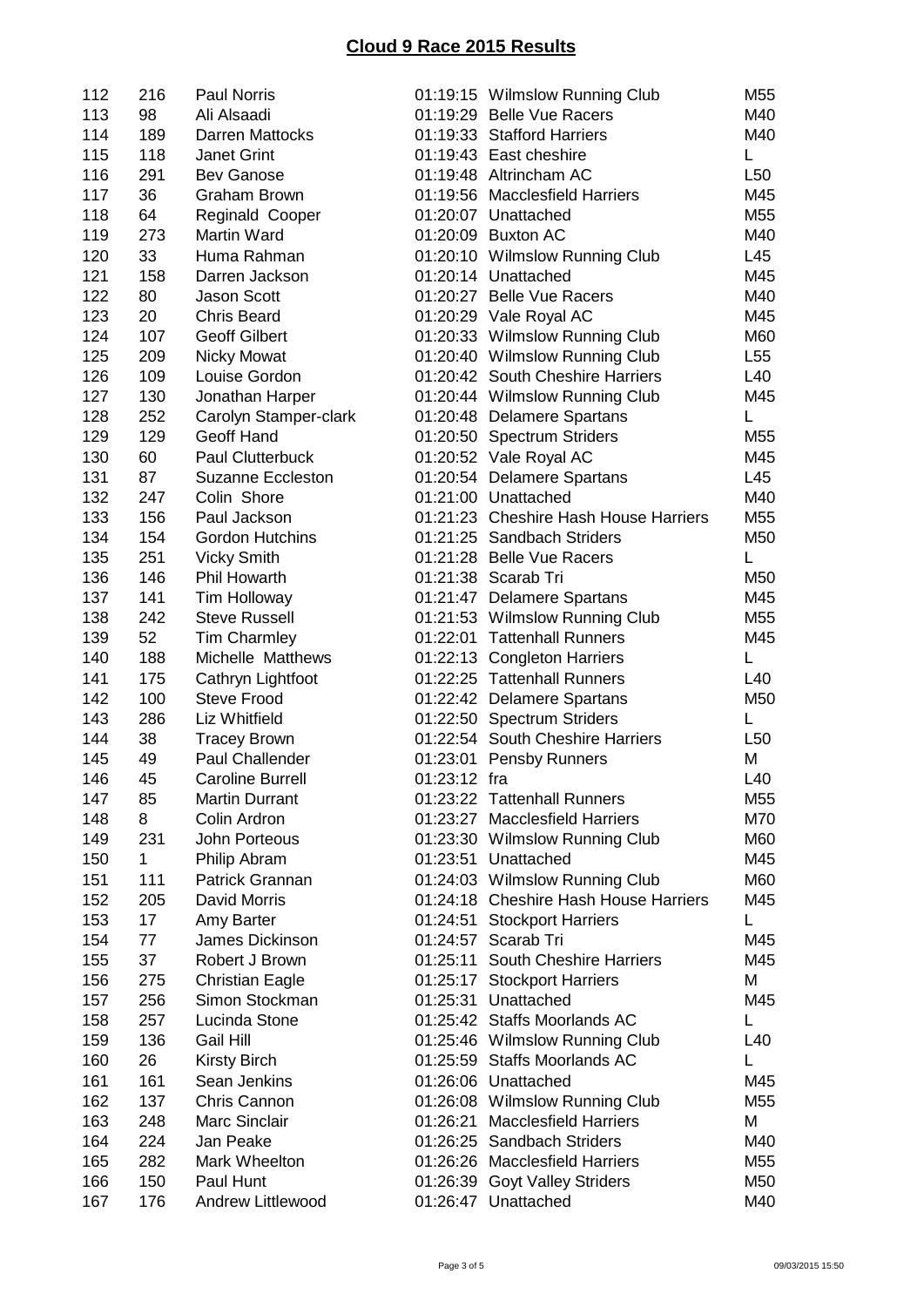| 168 | 299            | <b>Andy Pitts</b>          |                  | 01:26:51 Unattached                      | M50             |
|-----|----------------|----------------------------|------------------|------------------------------------------|-----------------|
| 169 | 53             | Shaun Telford              |                  | 01:26:54 Delamere Spartans               | M40             |
| 170 | 79             | Alan Turner                |                  | 01:27:00 Wilmslow Running Club           | M50             |
| 171 | 207            | <b>Carole Morrision</b>    |                  | 01:27:02 Pensby runners                  | L <sub>50</sub> |
| 172 | 198            | Gordon Mcleod              |                  | 01:27:03 Sunlight Runners                | M55             |
| 173 | 193            | <b>Rachel Mccurrie</b>     |                  | 01:27:17 Unattached                      | Г               |
| 174 | 259            | Kath Stott                 |                  | 01:27:23 Tattenhall Runners              | L <sub>50</sub> |
| 175 | 0              |                            | 01:27:35         |                                          |                 |
| 176 | $\overline{4}$ | <b>Andrew Addis</b>        |                  | 01:28:04 Mow Cop Runners                 | M60             |
| 177 | 138            | Annie Hirsch               |                  | 01:28:06 Belle Vue Racers                | L55             |
| 178 | 120            | <b>Martin Gunther</b>      |                  | 01:28:30 Sandbach Striders               | M               |
| 179 | 235            | <b>Steve Richards</b>      |                  | 01:28:31 Unattached                      | M40             |
| 180 | 226            | <b>Richard Pegram</b>      |                  | 01:28:32 Wirksworth Running Club         | M50             |
| 181 | 65             | Alan Spencer               |                  | 01:28:49 Knowsley Harriers               | M50             |
| 182 | 29             | lan Blakebrough            |                  | 01:29:05 Cheshire Hash House Harriers    | M60             |
| 183 | 238            | <b>Kate Ritchie</b>        |                  | 01:29:07 Macclesfield Harriers           | L               |
| 184 | 9              | lan Ashcroft               |                  | 01:29:10 Wilmslow Running Club           | M65             |
| 185 | 162            | Maria Jensen               |                  | 01:29:15 Congleton harriers              | L               |
| 186 | 190            | <b>Tom Mayell</b>          |                  | 01:30:05 Sandbach Striders               | Μ               |
| 187 | 134            | Dave Thompson              |                  | 01:30:48 Spectrum Striders               | M55             |
| 188 | 298            | lan Broadhurst             |                  | 01:31:05 Knowsley Harriers               | M45             |
| 189 | 39             | <b>Helen Brunt</b>         |                  | 01:31:17 Buxton AC                       | L               |
| 190 | 132            | <b>Clare Hawkes</b>        |                  | 01:31:18 Wilmslow Running Club           | L50             |
| 191 | 270            | David Walker               |                  | 01:31:25 Macclesfield Harriers           | M60             |
| 192 | 265            | Nicholas Thorley           |                  | 01:31:27 Unattached                      | M               |
| 193 | 56             | Martin Clayton             |                  | 01:31:34 Delamere Spatans                | M45             |
| 194 | 212            | <b>Paul Nicholls</b>       |                  | 01:31:42 Sandbach Striders               | M45             |
| 195 | 168            | Craig Kesteven             |                  | 01:31:46 Unattached                      | M40             |
| 196 | 177            | Jack Locke                 |                  | 01:31:48 Unattached                      | M40             |
| 197 | 233            | Debbie Read                |                  | 01:31:50 Spectrum Striders               | L <sub>55</sub> |
| 198 | 281            | Leah Evans                 |                  | 01:32:10 Belle Vue Racers                | L               |
| 199 | 92             | Simon Fenton               |                  | 01:32:11 Wilmslow Running Club           | M70             |
| 200 | 127            | Warren Hamlin              |                  | 01:32:40 Macclesfield Harriers           | M               |
| 201 | 67             | <b>Nigel Crompton</b>      |                  | 01:32:42 Pensby Runners                  | M50             |
| 202 | 151            | Moira Hunt                 |                  | 01:32:50 Goyt Valley Striders            | L <sub>55</sub> |
| 203 | 41             | Neil Bullimore             |                  | 01:32:56 Unattached                      | M40             |
| 204 | 40             | Sue Buck                   |                  | 01:32:59 Spectrum Striders               | L45             |
| 205 | 183            | <b>Brian Mackey</b>        |                  | 01:33:05 uttoxeter road runners          | M70             |
| 206 | 279            | Louise Waywell             |                  | 01:33:10 Pensby runners                  | L45             |
| 207 | 153            | <b>Cheryl Hutchins</b>     |                  | 01:33:29 Sandbach striders               | L50             |
| 208 | 10             | Mark Babington             |                  | 01:33:33 Buxton AC                       | M45             |
| 209 | 276            | Louise Ward                |                  | 01:33:41 Wrexham AAC                     | L.              |
| 210 | 181            | <b>Richard Macilwaine</b>  |                  | 01:33:47 Spectrum Striders               | M55             |
| 211 | 144            | <b>Michael Eric Horton</b> |                  | 01:33:52 North Staffs Road Runner Assoc. | M65             |
| 212 | 133            | Jon Heathfield             |                  | 01:34:05 Dark Peak Fell Runners          | M50             |
| 213 | 152            | Amelia Hunt                |                  | 01:34:13 Goyt Valley Striders            | L.              |
| 214 | 42             | Don Bullough               |                  | 01:34:23 Wilmslow Running Club           | M55             |
| 215 | 78             | Alexis Dinsmor             |                  | 01:34:25 Stockport Harriers              | L65             |
| 216 | 246            | Dick Scroop                |                  | 01:34:39 Mercia Fell Runners             | M65             |
| 217 | 47             | <b>Nick Carter</b>         |                  | 01:34:40 Cheshire Hash House Harriers    | M60             |
| 218 | 14             | Natalie Bailey             |                  | 01:34:52 South Cheshire Harriers         | L               |
| 219 | 117            | <b>Neville Griffiths</b>   |                  | 01:34:55 Spectrum Striders               | M65             |
| 220 | 237            | Sally Rigby                | 01:34:56 Boalloy |                                          | L40             |
| 221 | 169            | <b>Richard Knowles</b>     |                  | 01:34:57 Totley AC                       | M40             |
| 222 | 278            | Helen Wassall              | 01:36:23 Boalloy |                                          | L40             |
| 223 | 245            | <b>Ralf Sandvoss</b>       |                  | 01:36:31 Cheshire Hash House Harriers    | M40             |